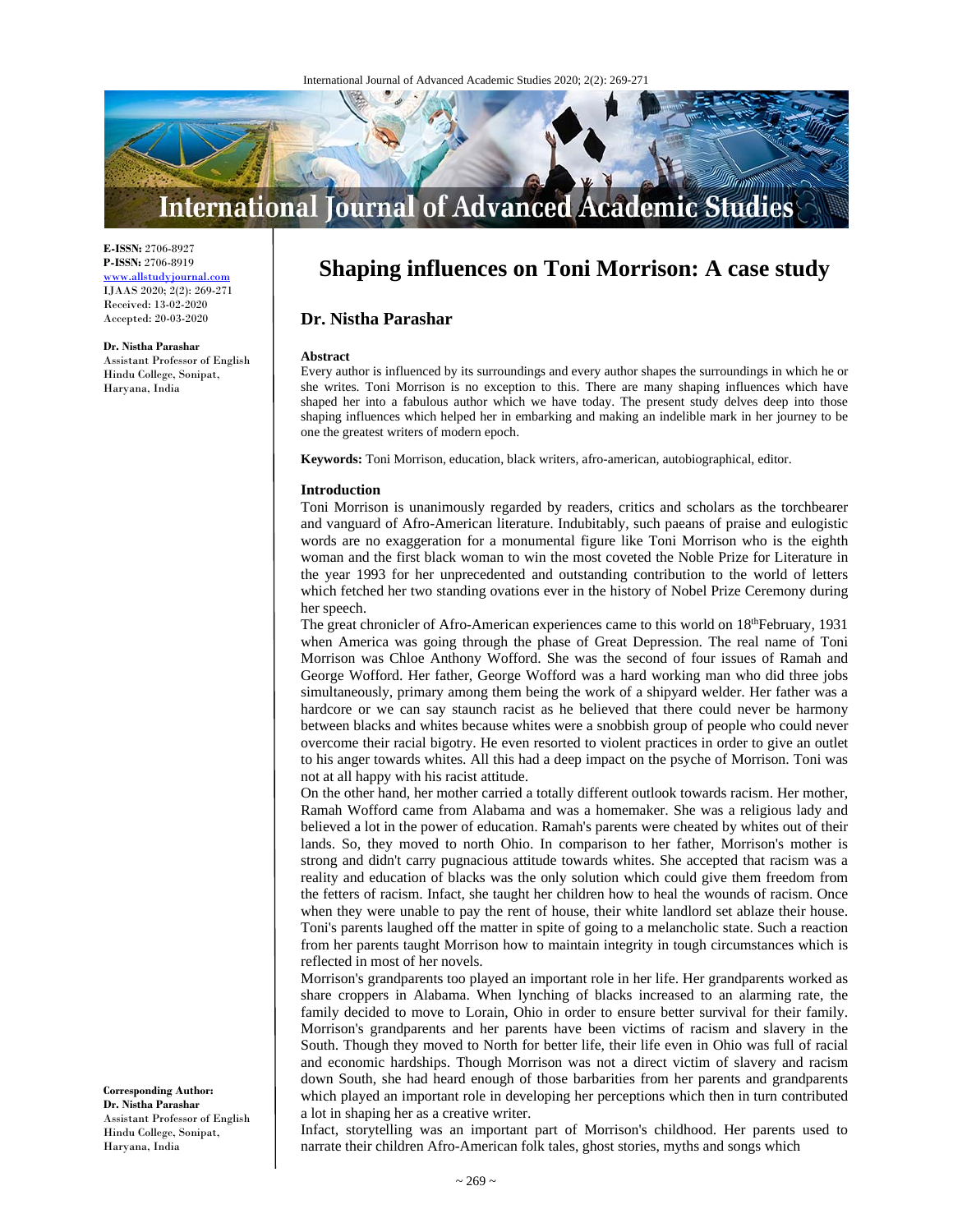Incorporated in them a sense of Afro-American history and improved their language part which again helped a lot in shaping Morrison as a writer. Even as a child, Toni was an avid reader of European and Russian masterpieces. She loved to read great writers like Leo Tolstoy, Jane Austen and Dostoevsky. Their influence on her critical output is clearly perceptible in her works. Apart from literature, music too flowed in the family which contributed to the musical quality of her prose. Ramah's father was a violinist; Ramah herself played piano and could sing anything like opera, blues, pop and jazz. Infact, there was a song 'Green the only son of solomon' which had been used by Morrison as the turning point in many of her novels was basically a song which her mother's family used to sing. The influence of the family in developing her sense of history, music, language, culture is thus undoubtedly there which moulded her identity as well as her abilities as an author.

Her experiences in Lorain were also significant as these experiences helped her in understanding the overlapping phenomenon of racism. As a child, when she was a first grade student, she was the only black child in the class. She was not made to feel inferior by white children, as for childrensuch racial boundaries never existed. They were away from political inclinations. Many white girls were friends of Toni. But, later on as they become adults, the lines separating blacks and whites became quite obvious. Moreover in Lorain, there was no separate black neighbourhood. They lived happily with Greek family on the one side and Italian family on the other side of their house. Thus in the background of racial hatred, Morrison had seen the assimilation of different cultures, *viz*. blacks and whites in a peaceful and cordial way. Despite all this, Lorain was not some imaginative American melting pot which was bereft of racism. In Lorain, she became witness to both these aspects of racism which bred hatred and love at the same time. But, it made her somehow hopeful that all whites were not perpetrators of violence and racial discrimination which emerged as one of the major arguments in most of her creative writings.

As far as her education is concerned, she attended Lorain High School and was an all-rounder. She excelled not only in studies but also left her mark as an active participant in debate team and the drama club of the school. During her schooling, she also took a part time job of cleaning people's houses. Inspite of all this, Toni Morrison enrolled herself in Howard University in 1949 and it was here she got her nick name Toni which she got from her middle name Anthony. She got this middle name at the age of 12 when she became a Catholic. But, it was a place where she got to learn the real meaning of racism as she saw segregated restaurants, schools, clubhouses and buses through her own eyes and got her graduation degree of B.A. in English in the year 1953. It was followed by M.A. in English from Cornell University in the year 1955. Her Master's thesis was based on the theme of suicide and alienation in the novels of Virginia Woolf and William Faulkner whose works too delineated the life of South America.

Her stay in Howard was very crucial for engendering and developing her black literary consciousness. At Howard, Toni joined the theatrical company of the university, i.e. the Howard Players. As a part of the company, she came to know that black literary conscious was under wraps till 1940s and no great Afro-American writer like Langston Hughes and Zora Neale Hurston were included in the

curriculum of any university. With her company, Toni went on a tour to South, i.e. to the place where her ancestors belonged. There in the South, Howard Players performed only for black audience. While interacting with blacks there, she came to know about the hellish life of blacks. This tour made her realize the extent of brutal and undiluted racism which her ancestors and parents had to bear.

After completing her education, she joined Texas Southern University as English teacher in Houston where she stayed for two years. Later in 1957, she joined Howard University where she offered her services for seven years. These two universities where she worked as English teacher proved to be a landmark in her literary career. It was here only that she started studying black culture as an academic discipline. Moreover, it was here only that she met various people like AmiriBarka, Andrew Young and Stokely Carmichael who were actively involved in the struggle for Afro-American equality. Howard University was also important for her because she met Harold Morrison here, whom she later married. Harold Morrison was an architect from Jamaica. They got married in 1958 and Toni bore their first child, Harold Ford in 1961. Then in 1964, Toni became pregnant again and she left her job in the university. After that she went for a Europe tour. But as she returned from there, she got herself divorced from Harold Morrison in 1964 due to cultural differences.

After her divorce, she joined Random House in 1965 as an editor for L.W. Singer which was a text book division of the publishing house. From here, she went to New York's office of Random House. As an editor of Random House, she played a key role in reviving black literature and brought it back to the mainstream literature. Her first achievement at Random House was her book *Contemporary African Literature* (1972) which incorporated works by writers like Chinua Achebe, AtholdFugard and Wole Soyinka. She even helped writers in improving their manuscripts and became a foster mother for a host of Afro-American writers like Toni Cade Bambara, Gayl Jones. Not only this, during her twelve year stay at Random House, she edited books by black Americans like Angela Davis, Muhammad Ali and Andrew Young to name only a few. She also penned the autobiography of Muhammad Ali titled *The Greatest*. The most significant work was her edited work *The Black Book*  which appeared on the literary scene in 1974. This book included an anthology of essays, articles, photographs and studies of black life from the time of slavery to the times this book got published.

Thus through her work at Random House, she was successful in bringing a lot of black female authors on the centre stage. In fact, she had great regard for the significant work by female authors. In her interview with Times magazine, she accepts this fact that her achievements might propel women round the world to come up with their works and voice their creativity which has been silenced since millennia.

### **References**

- 1. O' Reilly, Andrea. Toni Morrison and Motherhood: A Politics of the Heart. Albany: State U of New York Press, 2004.
- 2. Christian, Barbara. Black Women Novelists: The Developments of a Tradition. Westport: Greenwood Press, 1980.
- 3. Grewal, Gurleen. Circles of Sorrow, lines of Struggle: